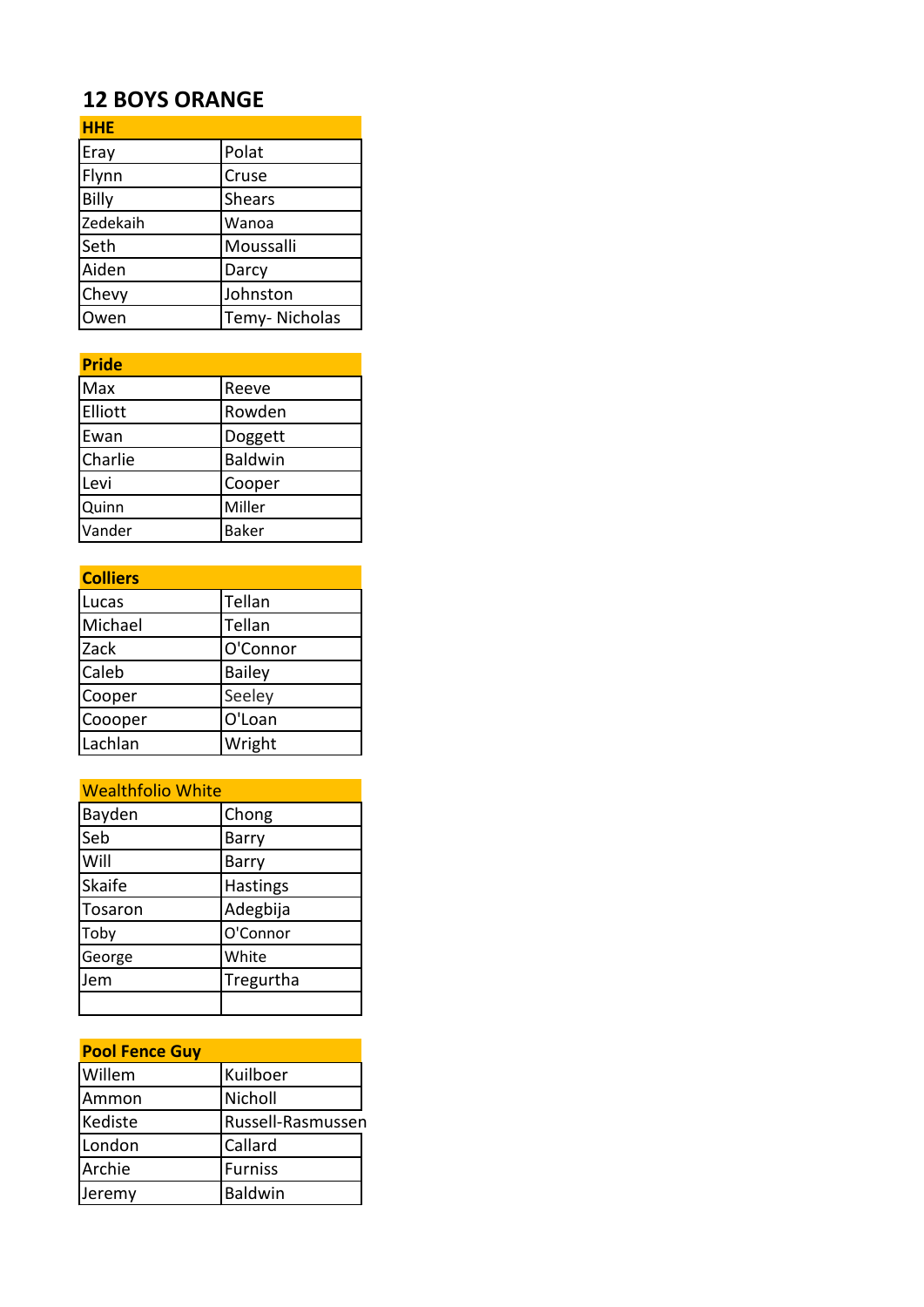| IJarra      | <b>Williams</b> |
|-------------|-----------------|
| <b>Jyda</b> | Peace           |

| <b>St Andrews</b> |                 |
|-------------------|-----------------|
| Henry             | Ball            |
| Archie            | Mak             |
| <b>Noa</b>        | <b>Brorpley</b> |
| Charlie           | Wilson          |
| Oliver            | Hunt            |
| Soloman           | Gastaldon       |
| Fletcher          | Stephenson      |
| George            | Fraser          |

| <b>BOQ</b>   |                |
|--------------|----------------|
| <b>Blake</b> | McDuffie       |
| Noah         | Wayland-forbes |
| Kade         | Vaughan        |
| Jack         | Oliver-spears  |
| Hugo         | Ramsay         |
| Henry        | Walker         |
| William      | Gibberd        |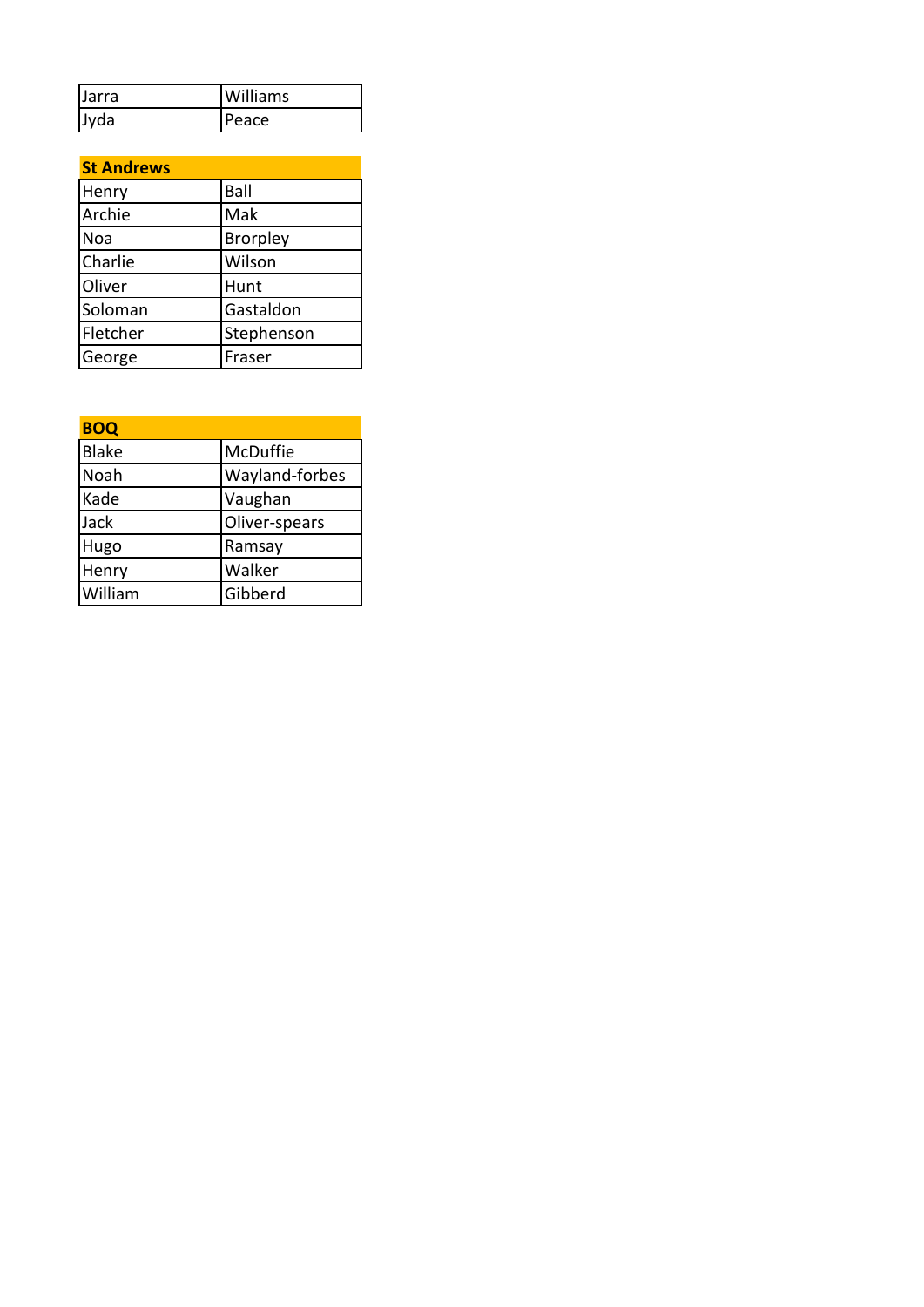## **12 BOYS PURPLE**

| <b>BOQ</b> |               |
|------------|---------------|
| Jack       | Walker        |
| Ayden      | Robinson      |
| Yasha      | Rang          |
| Michael    | Malone        |
| Noah       | <b>Brown</b>  |
| Patrick    | Robinson      |
| Jaco       | <b>Tappin</b> |

| Marc Air |                 |
|----------|-----------------|
| Isaac    | Marshall        |
| Thorton  | Ribbink         |
| Gabriel  | Macdermott      |
| Jett     | Taylor-strachan |
| Zane     | Sturdee         |
| Heston   | Smith           |
| Kobi     | Degaris         |

| <b>CRT</b> |              |
|------------|--------------|
| Lachlan    | Abood        |
| Jacob      | Watt         |
| Leo        | Corkill      |
| Ethan      | Wright       |
| Maddox     | <b>Blank</b> |
| Willem     | Hastie       |
| Lucas      | Watt         |

| <b>CT PARK</b> |               |
|----------------|---------------|
| Asher          | Watkins       |
| Liam           | Kerley        |
| Parker         | Waite         |
| <b>Bryce</b>   | Hatcher       |
| River          | Paora         |
| Howie          | Robertson     |
| Jaxson         | <b>Tickle</b> |

| <b>HHE</b>  |          |
|-------------|----------|
| Coby        | Glover   |
| Lochlan     | Farrell  |
| Daniel      | Voller   |
| Yanai       | Gal      |
| Austin      | Geitz    |
| <b>Duke</b> | Tanner   |
| Noah        | Osbourne |